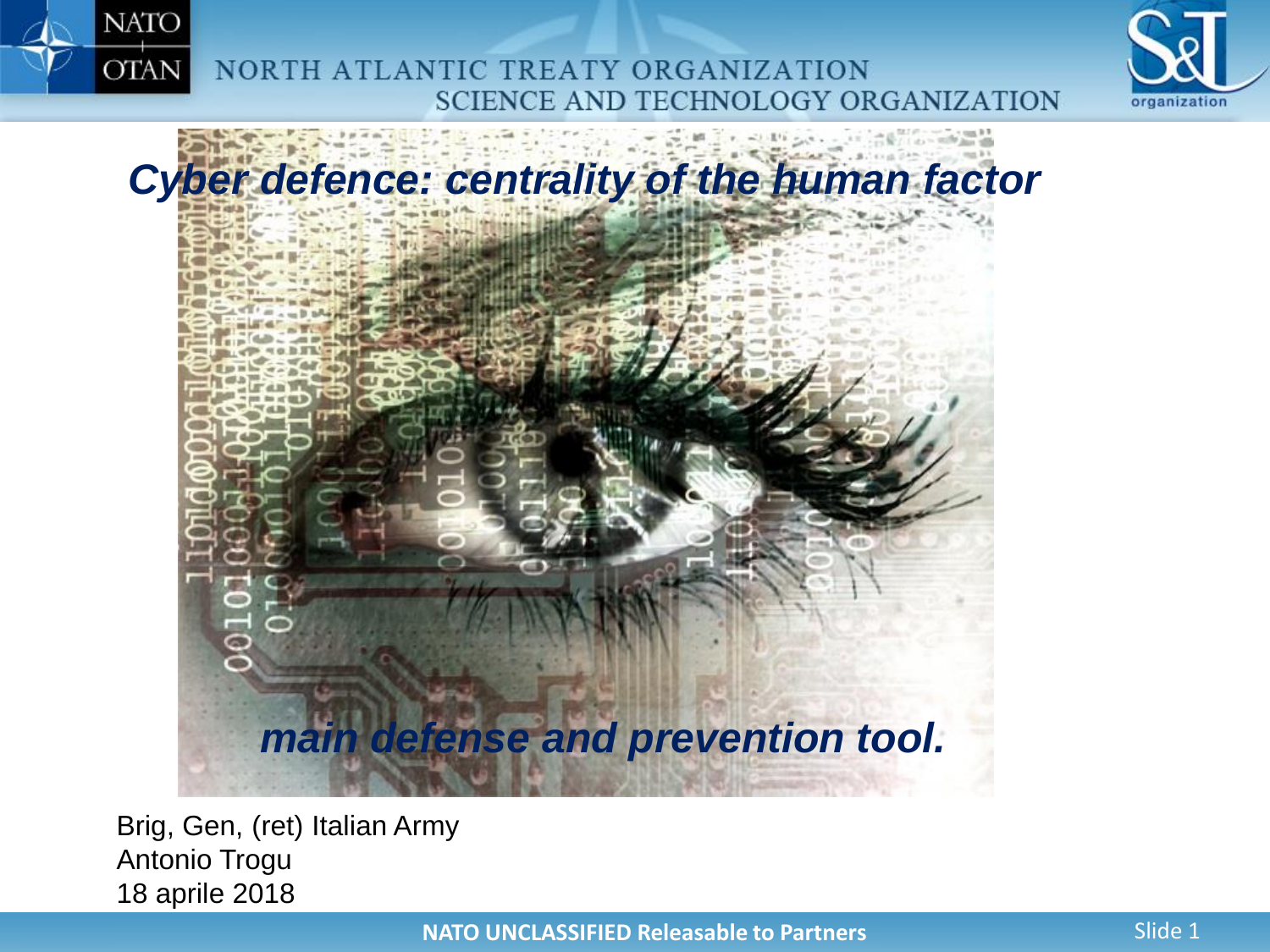



Cyber space (Cyberspace) is the term conventionally used to refer to the environment within which the operations occur they use the Internet.

Cyber space is a cross cutting domain encompassing the traditional land, sea, air and domains with a lack of geo specifity and limited scope for attribution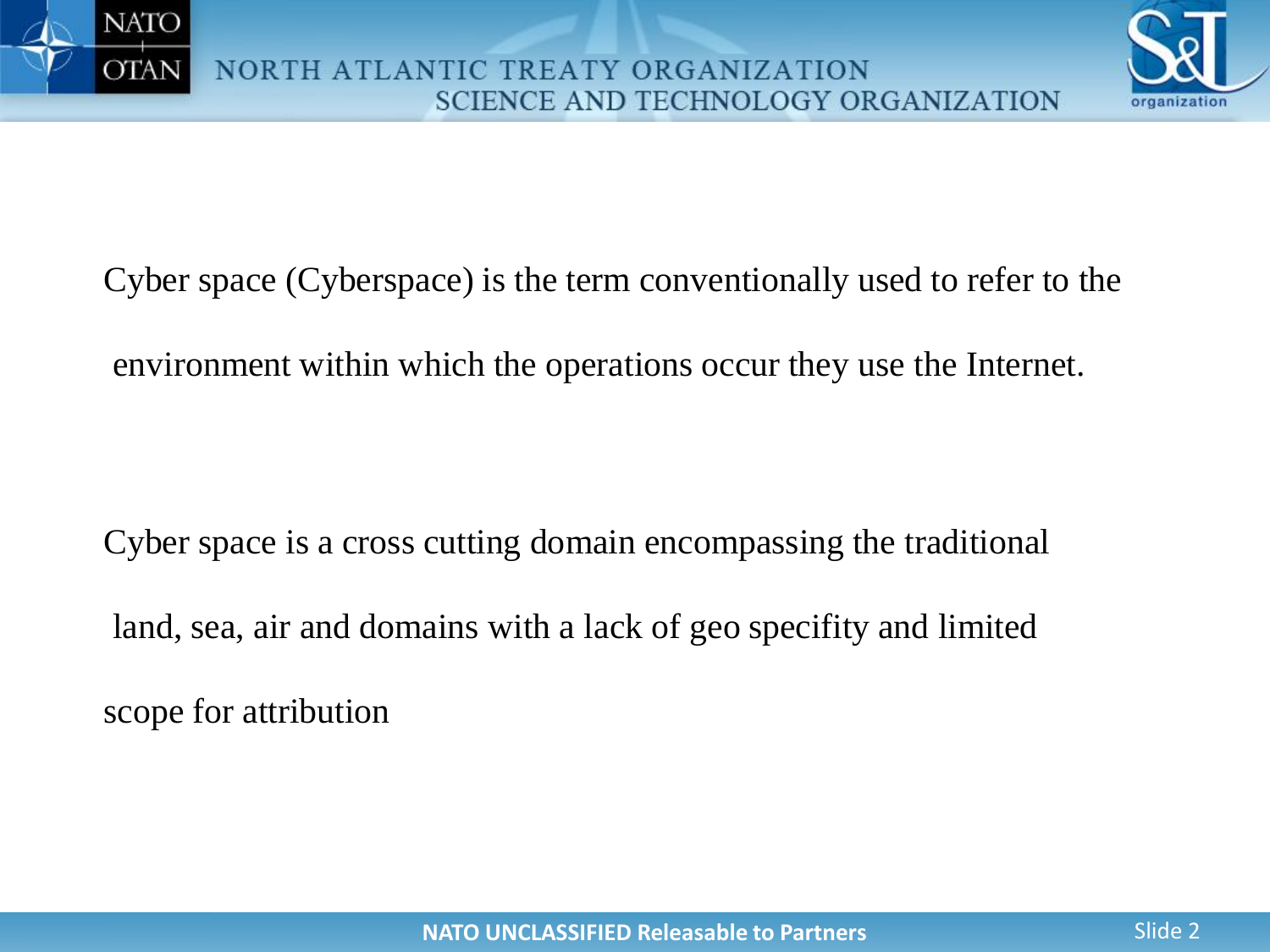



There is a progressive increase, quantitative and qualitative of

attacks and criminal threats with the most disparate purposes, in

that "land of medium "which has now become cyberspace:

from fraud and computerized extortion the theft of identity and

sensitive data, up to and including espionage sabotage, including

purely emulative vandalism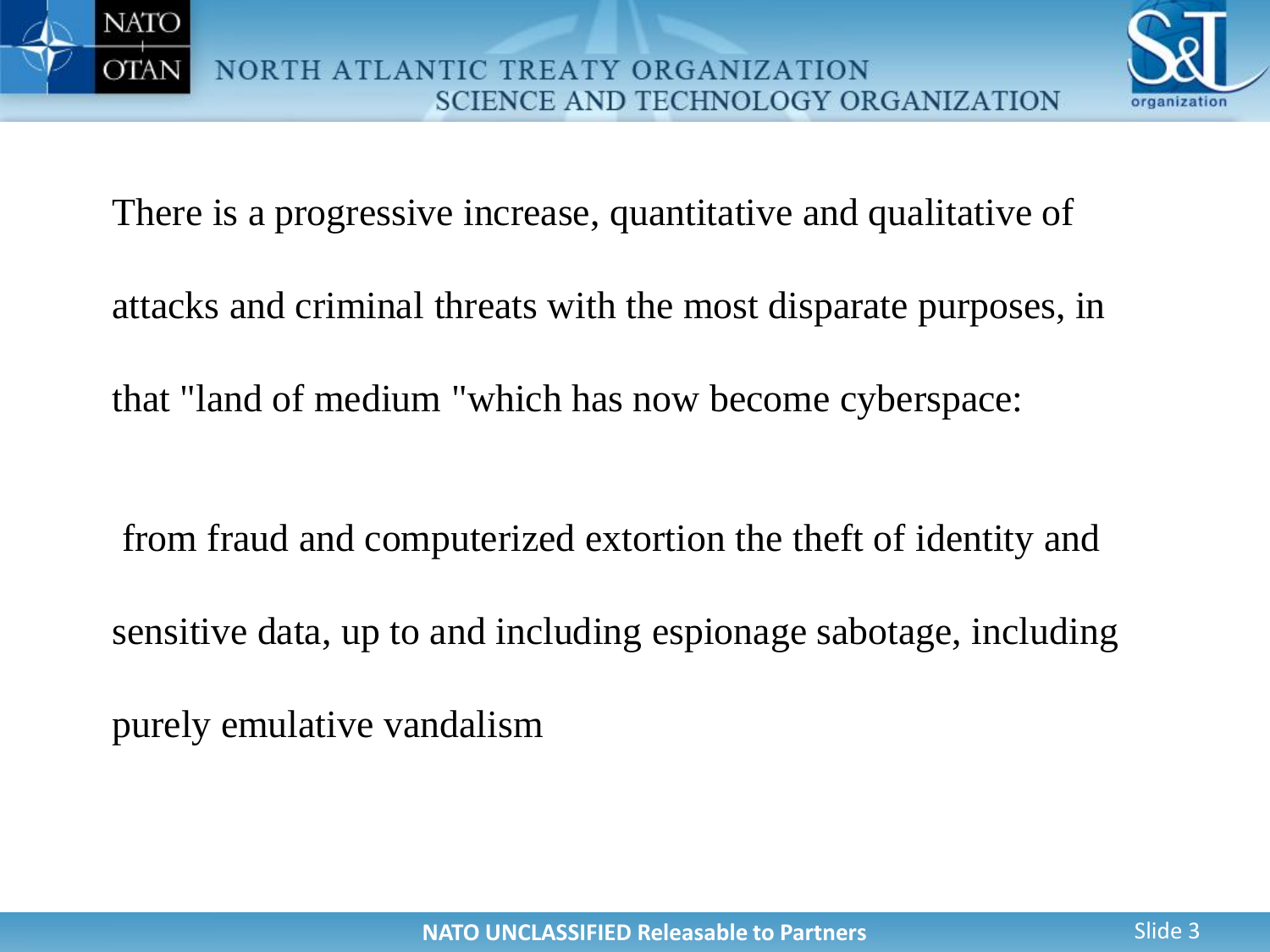



Cyber attacks are becoming more frequent, more organised and

- more costly in the damage that they inflict on government
- administrations, businesses, economies and potentially also
- transportation and supply networks and other critical infrastructure
	- Foreign militaries and intelligence services, organised criminals, terrorist and/or extremist groups can each be the source of such attacks. (NATO Strategic Concept (Lisbon summit 2010)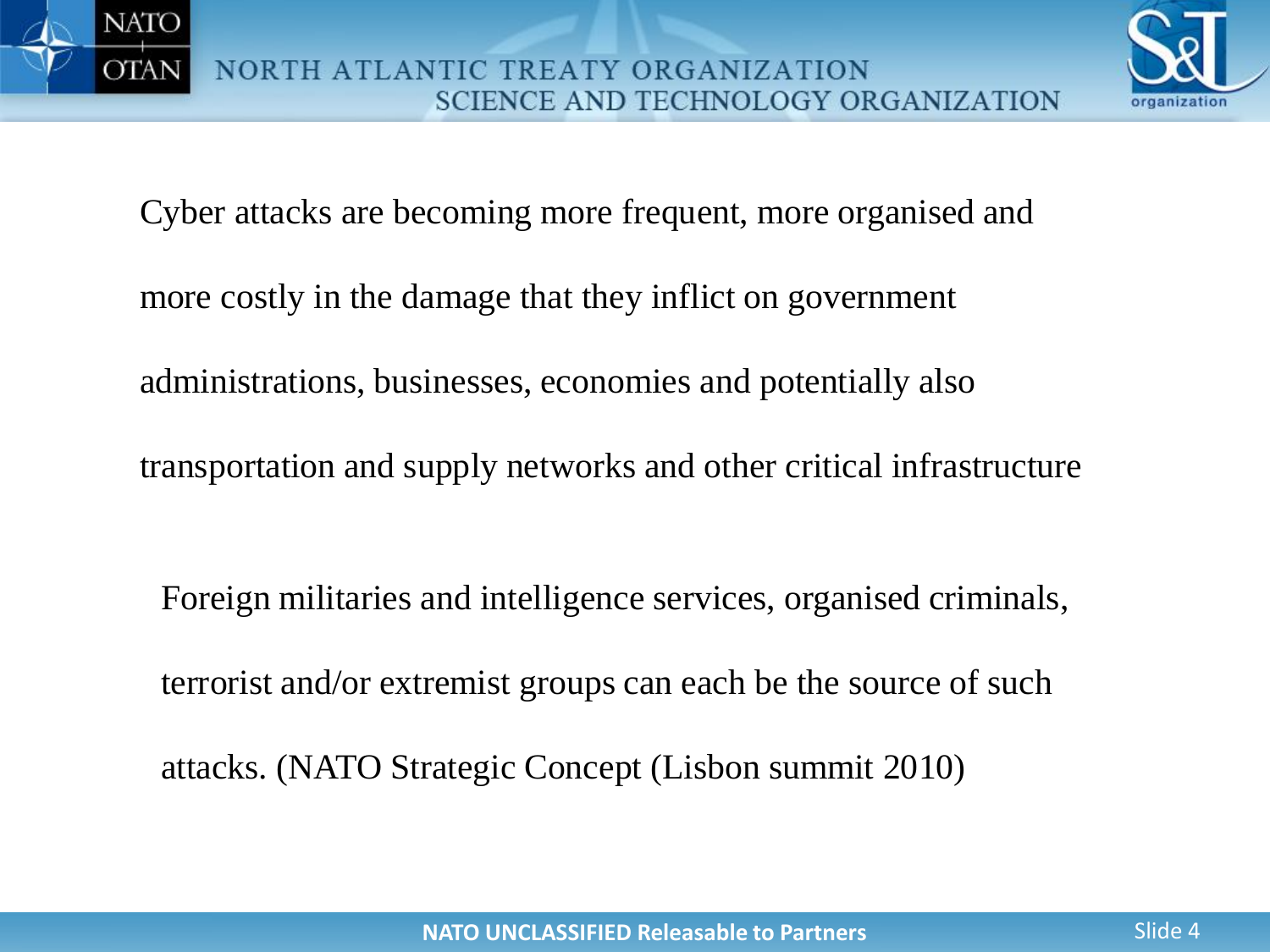



**CYBER SECURITY**, ALSO KNOWN AS COMPUTER SECURITY OR IT SECURITY INCLUDES:

- CONTROLLING PHYSICAL ACCESS TO THE HARDWARE
- **EXPROTECTING AGAINST HARM**
- MALPRACTICE BY OPERATORS, WHETHER INTENTIONAL, ACCIDENTAL

### **MISSION**

DEFENSE OF ONE'S OWN INFORMATION AND ASSETS AND GUARANTEE AND OPTIMIZE THE SOLIDITY OF ITS INFRASTRUCTURES AND TO ENHANCE THE CYBER DEFENCE CAPABILITY THROUGH:

- $\triangleright$  RESEARCH AND DEVELOPMENT
- **EXSONS LEARNED**
- AWARENESS AND TRAINING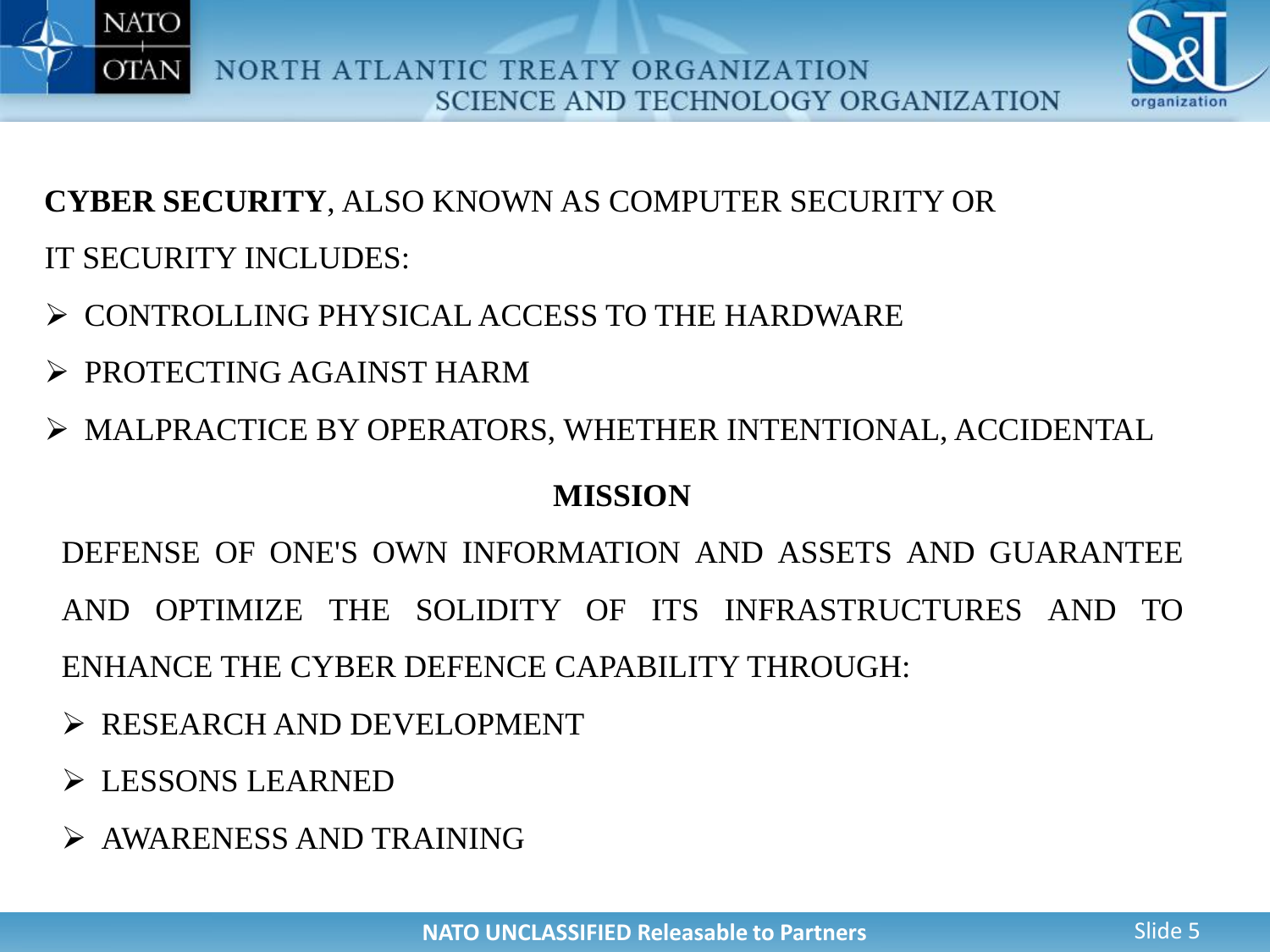



### **CYBER SECURITY MISSION**

- WILL REQUIRE A WORKFORCE THAT POSSESSES THE NECESSARY SKILLS TO LEAD CYBERSECURITY MISSIONS AND SOLUTIONS, WHILE ENSURING THE FUTURE SECURITY OF THE NATIONAL CRITICAL INFRASTRUCTURE
- $\checkmark$  IT IS NECESSARY TO DELINEATE CRIMINAL SCENARIOS OF RISK, ALSO IN ORDER TO INDICATE TO NATIONAL GOVERNMENTS AND TO THE SERVICES OF INTELLIGENCE WHERE TO ALLOCATE EFFORTS AND RESOURCES NOT ONLY FOR LAW ENFORCEMENT PURPOSES BUT ABOVE ALL FOR PREVENTION PURPOSES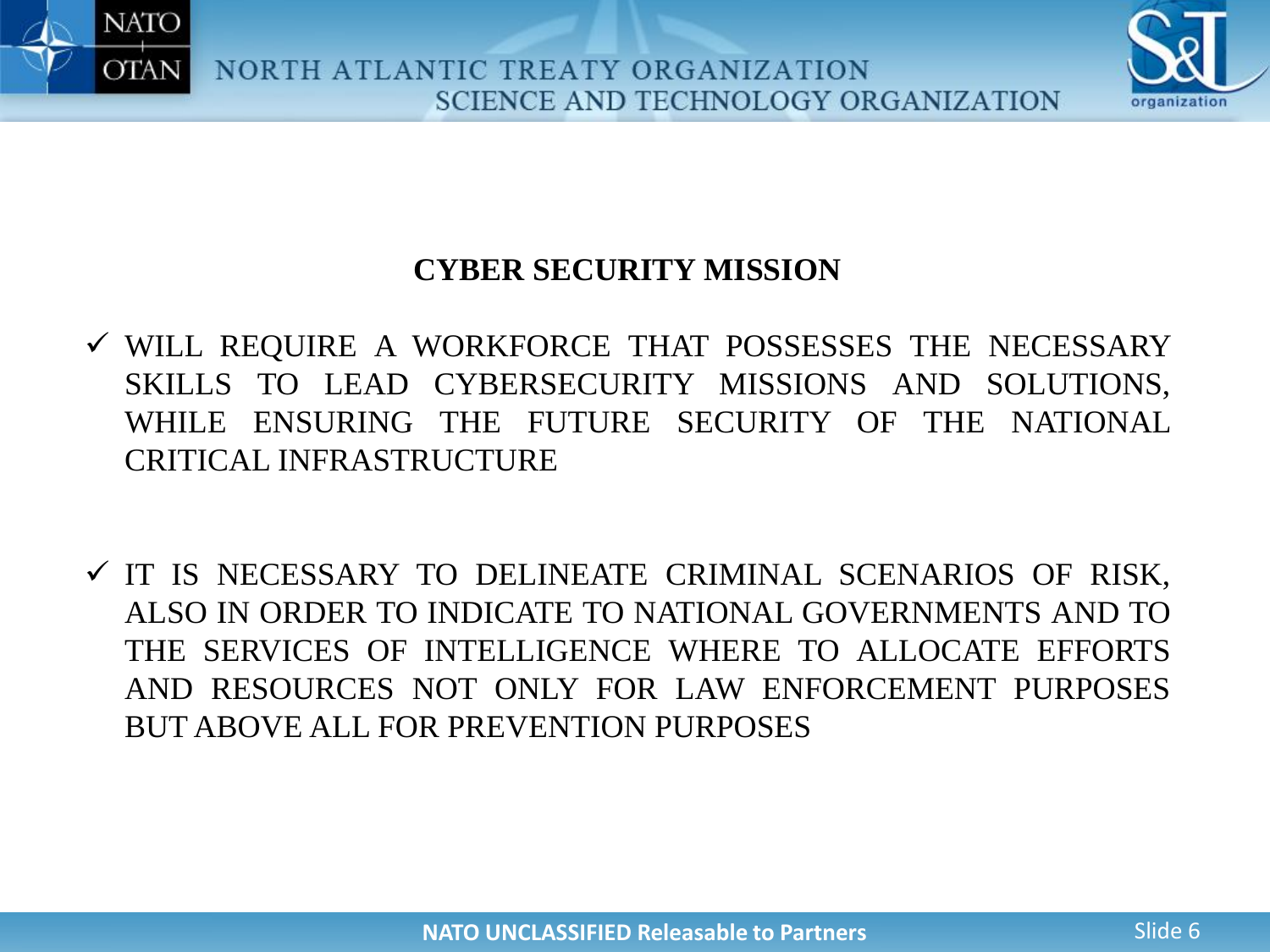



#### **ELEMENTS OF THESE SCENARIOS**

#### **WHO – WHAT - HOW**

 **WHO** : ACTORS, STRUCTURES AND EMERGING ORGANIZATIONAL MODELS OF THE CRIME VIRTUAL MARKET THAT OFFERS HIGHLY SPECIALIZED PRODUCTS AND SERVICES TO PERPETRATE CRIMINAL ACTIVITIES AND / OR CYBER THREATS, LIMITED ACTIONS / PROJECTS, LIMITED IN TIME AND AIMED AT OBJECTIVES SPECIFIC, USING CYBER-FREELANCE PROFESSIONAL CRIMINALS WHO, LED BY THE PROFIT, SELL SKILLS AND TOOLS (MALWARE, ZERO-DAY EXPLOITS, OR ACCESS BOTNET) TO CRIMINAL AND TERRORIST GROUPS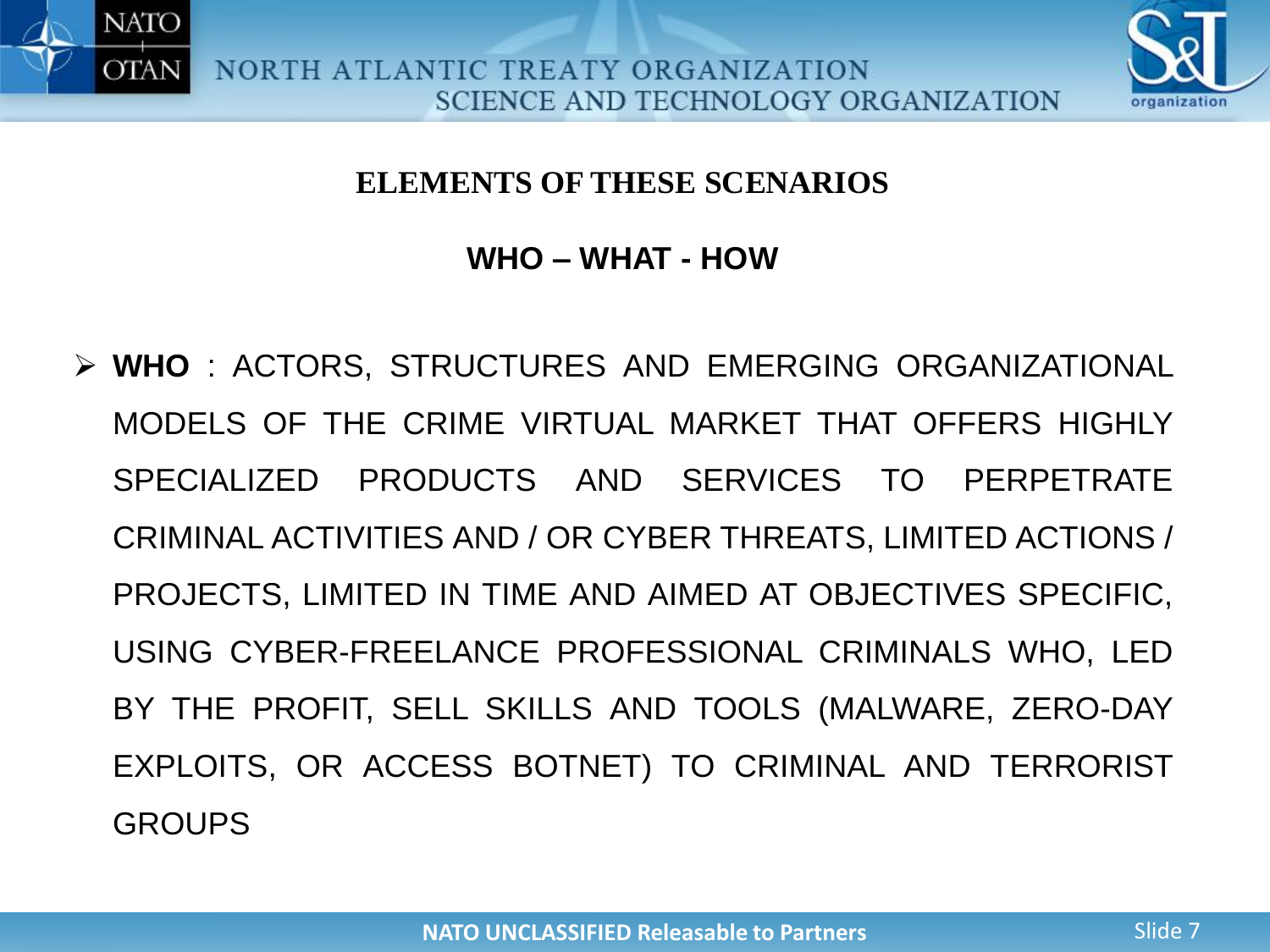



### **ELEMENTS OF THESE SCENARIOS**

**WHAT,** OR RISKS IN TERMS OF TARGETS AND VICTIMS;

"IN CYBERSPACE, THREATS CHALLENGE THE STABILITY, PROSPERITY AND SECURITY OF ALL OUR NATIONS, AND CYBER-ATTACKS CAN BE LAUNCHED BY STATES, TERROR GROUPS, CRIMINAL ORGANISATIONS OR INDIVIDUALS WHO AIM AT DESTROYING OR DAMAGING INFORMATION SYSTEMS AND DATA"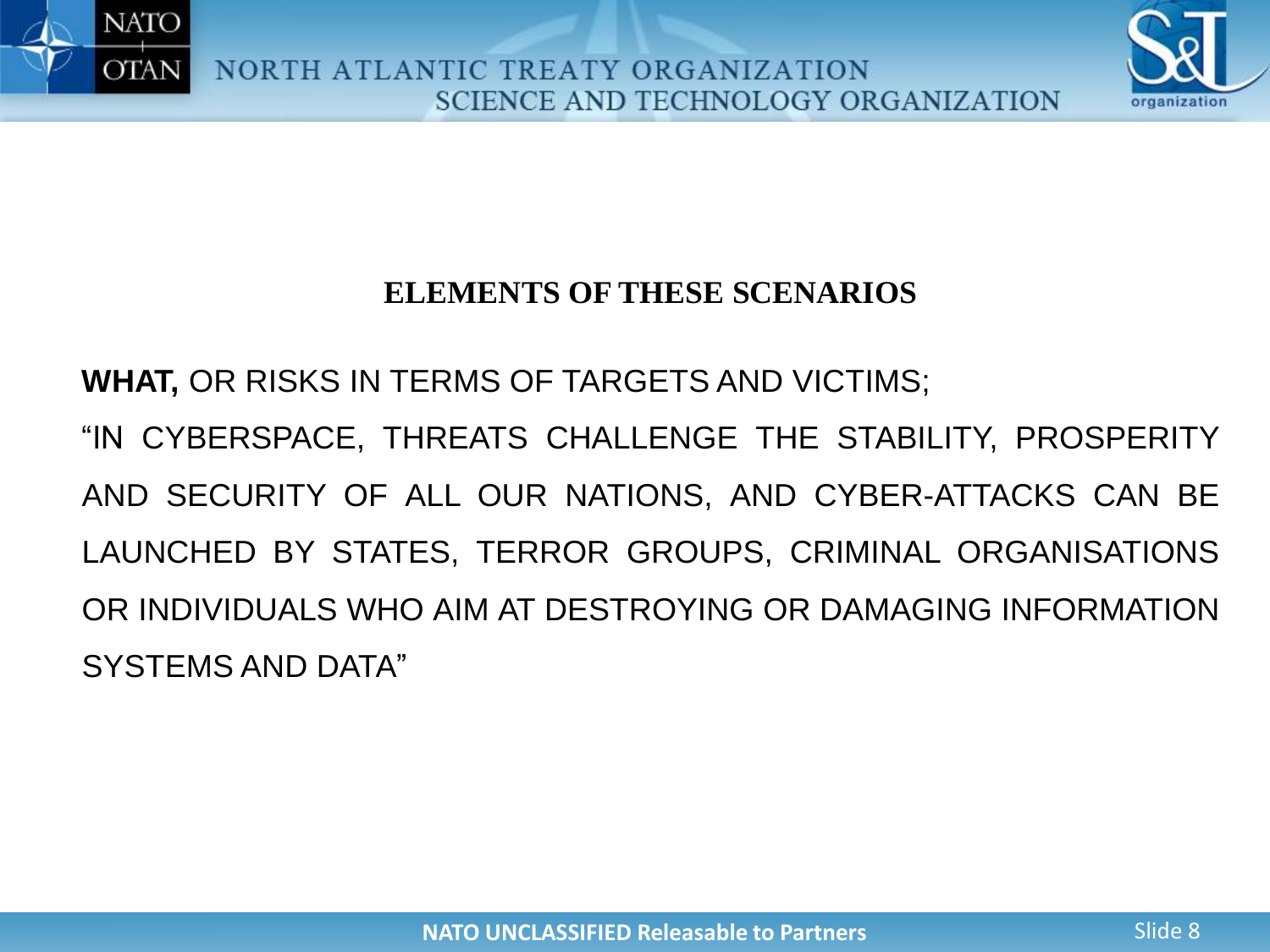



### **ELEMENTS OF THESE SCENARIOS**

**HOW**, THAT IS THE MODUS OPERANDI.

GENERAL CYBERCRIME TRENDS INDICATE MORE SOPHISTICATED AND MULTI-PURPOSE ATTACKS, AN INCREASE IN THE NUMBER AND TYPE OF ATTACK, AS WELL AS THE NUMBER OBJECTIVES AND VICTIMS AND CONSEQUENT ECONOMIC DAMAGE. THE PROGRESSIVE SPECIALIZATION OF CYBER CRIMINALS CORRESPONDS SPECULARLY TO THE CREATION OF A NETWORK OF DIVERSIFIED AND PERSONALIZED SERVICES FOR ACTIVITIES CRIMINALS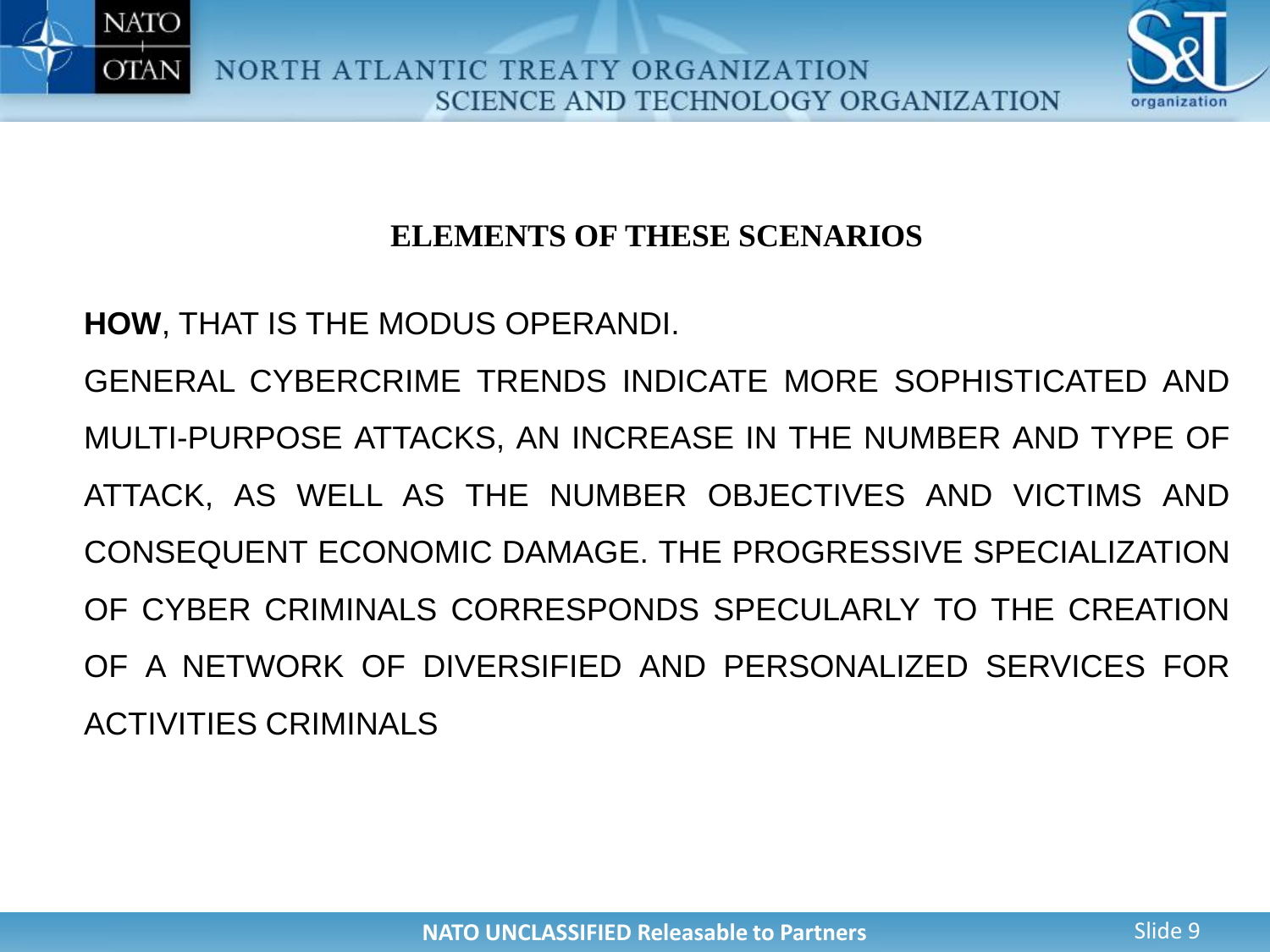



## **ACTORS INVOLVED**

SEVERAL VERY DIVERSE ACTORS PLAY IMPORTANT ROLES IN THE FORMULATION OF CYBERPOLICIES ,WHILE MOST OF THEM ARE GOVERNMENTAL ACTORS, PRIVATE ACTORS — SUCH AS INDUSTRY — PLAY KEY ROLES TOO.

AT NATIONAL LEVEL, FOR INSTANCE, THE MINISTRIES OF DEFENCE, THE INTERIOR AND JUSTICE, LAW ENFORCEMENT AGENCIES AND INTELLIGENCE AGENCIES, AND ALSO UNIVERSITIES, INCLUDING RESEARCH CENTRES SPECIALISING IN DEFENCE AND WARFARE STUDIES, NORMALLY PLAY A ROLE.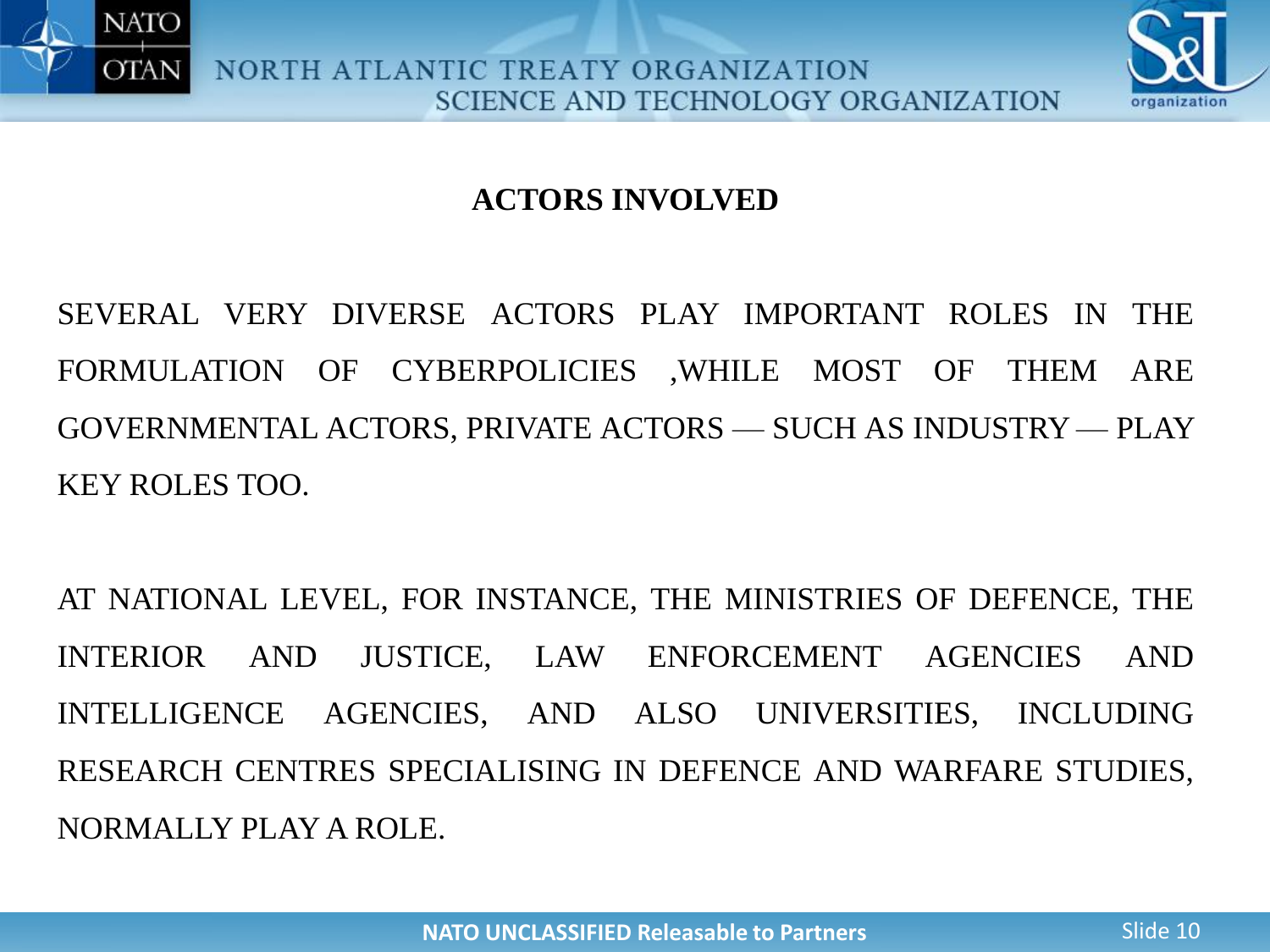



# CYBER THREATS REPRESENT A SERIOUS DANGER FOR NATIONAL SECURITY AND FOR THE ECONOMIC STABILITY OF OUR COUNTRIES THIS REQUIRES EACH OF US TO BEHAVE RESPONSIBLY.

# THE MOST FREQUENT VULNERABILITIES, IN FACT, ARE MORE ATTRIBUTABLE TO PEOPLE THAN TO TECHNOLOGY

THE PRIVATIZATION OF RESPONSES, HOWEVER, MUST BE REGULATED TO AVOID POSSIBLE ABUSE, KEEPING IN MIND THE ETHICAL ASPECT.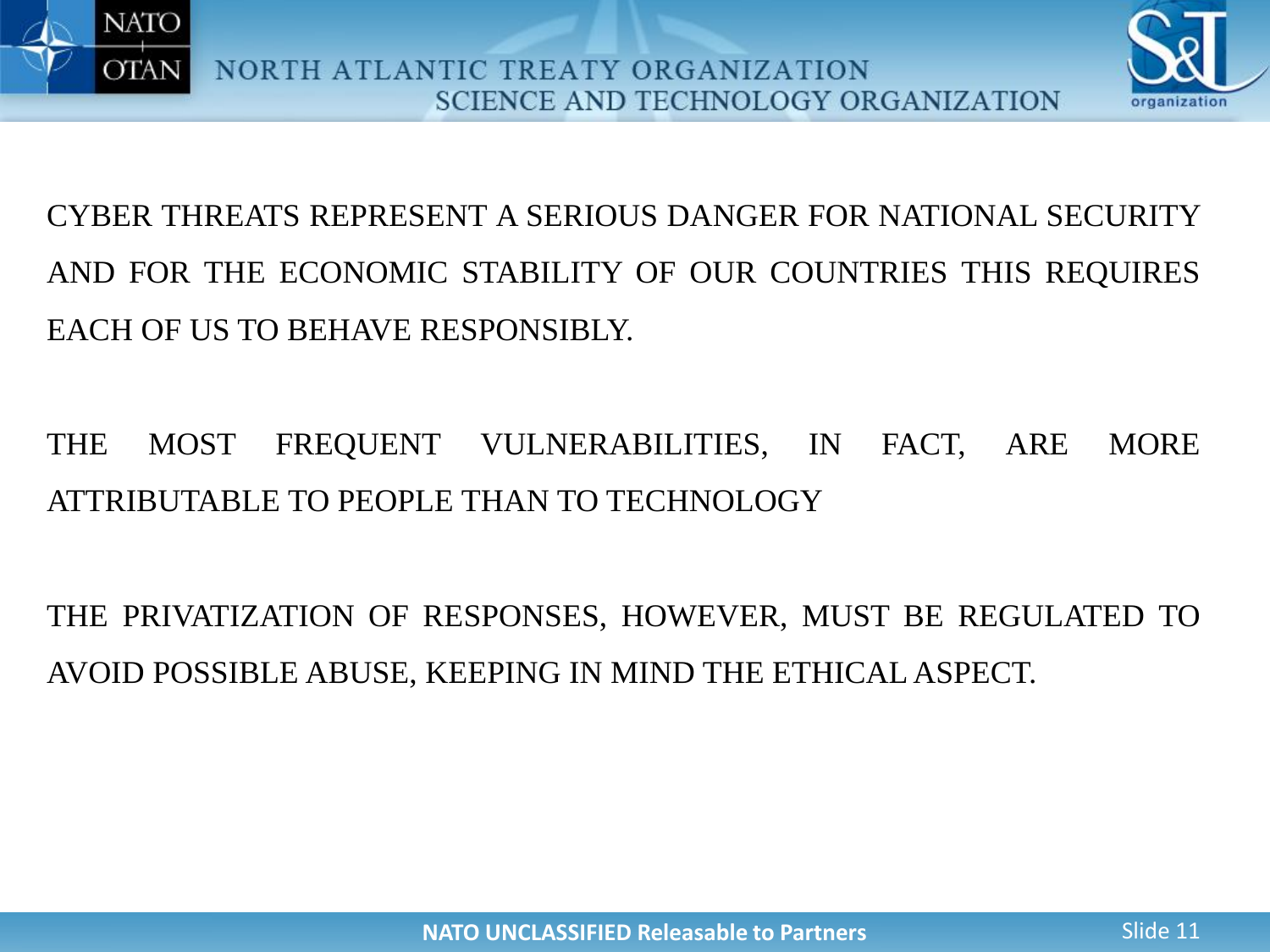



### *ETHICS: MORAL PRINCIPLES THAT GOVERN A PERSON'S BEHAVIOR*

WITHOUT CLEAR ETHICAL STANDARDS AND RULES, CYBERSECURITY PROFESSIONALS ARE ALMOST INDISTINGUISHABLE FROM THE BLACK-HAT CRIMINALS AGAINST WHOM THEY SEEK TO PROTECT SYSTEM AND **DATA** 

"EDUCATION AND AWARENESS", ARE ACTIVITIES TO SUPPORT THE CREATION OF SO-CALLED CULTURAL AND SITUATIONAL AWARENESS, FUNDAMENTAL IN ALL STRATEGIC ENVIRONMENTS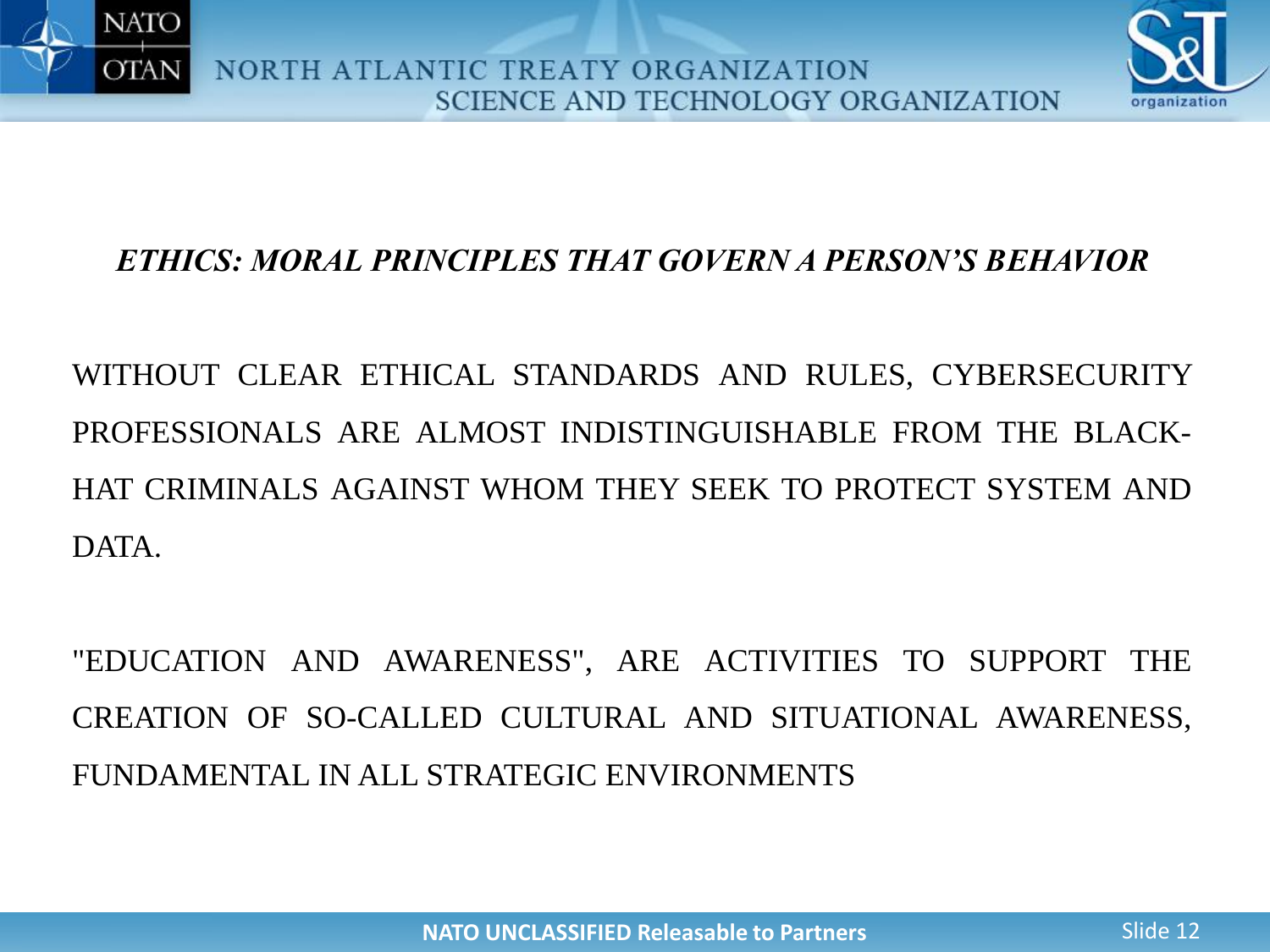



IT IS EQUALLY IMPORTANT THE CREATION OF INSTITUTIONAL SYNERGIES IN AN INTEGRATED, EVEN SUPRANATIONAL, SYSTEM ABLE TO DEAL EFFECTIVELY WITH THE COMPLEX AND MULTI-FACETED CHALLENGES OF THE CYBER THREAT.

THIS HAS CONTRIBUTED TO THE PROLIFERATION OF SEVERAL CENTERS OF STUDY ON CYBER SECURITY, MANY OF WHICH HAVE ACQUIRED, POSSIBLY EX POST, THE LABEL OF "CENTER OF EXCELLENCE."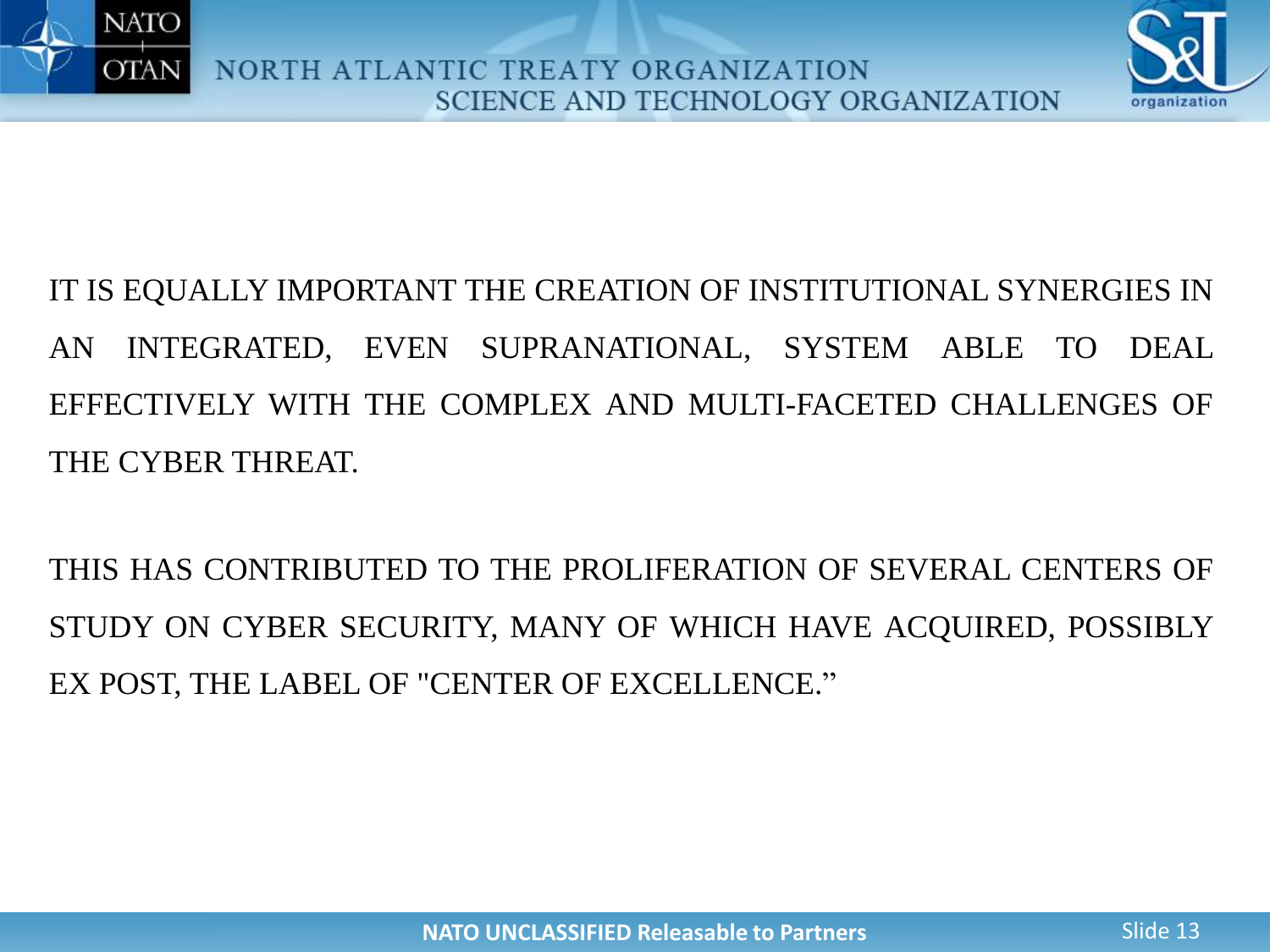



THE **HUMAN FACTORS** OF CYBER SECURITY REPRESENT THE ACTIONS OR EVENTS WHEN HUMAN ERROR RESULTS IN A SUCCESSFUL HACK OR DATA BREACH. MOST ATTACKS PER COMPUTER SYSTEMS ARE CARRIED OUT THANKS TO A HUMAN FACTOR COMPONENT (FACTOR H).

THE HUMAN COMPONENT IT CAN BE BOTH OF A CONSCIOUS NATURE AND OF AN UNCONSCIOUS NATURE, BUT IN BOTH IN CASES IT IS OFTEN DECISIVE TO COMPLETE AN ATTACK SUCCESSFULLY.

THE HUMAN COMPONENT IT CAN BE BOTH OF A CONSCIOUS NATURE AND OF AN UNCONSCIOUS NATURE, BUT IN BOTH IN CASES IT IS OFTEN DECISIVE TO COMPLETE AN ATTACK SUCCESSFULLY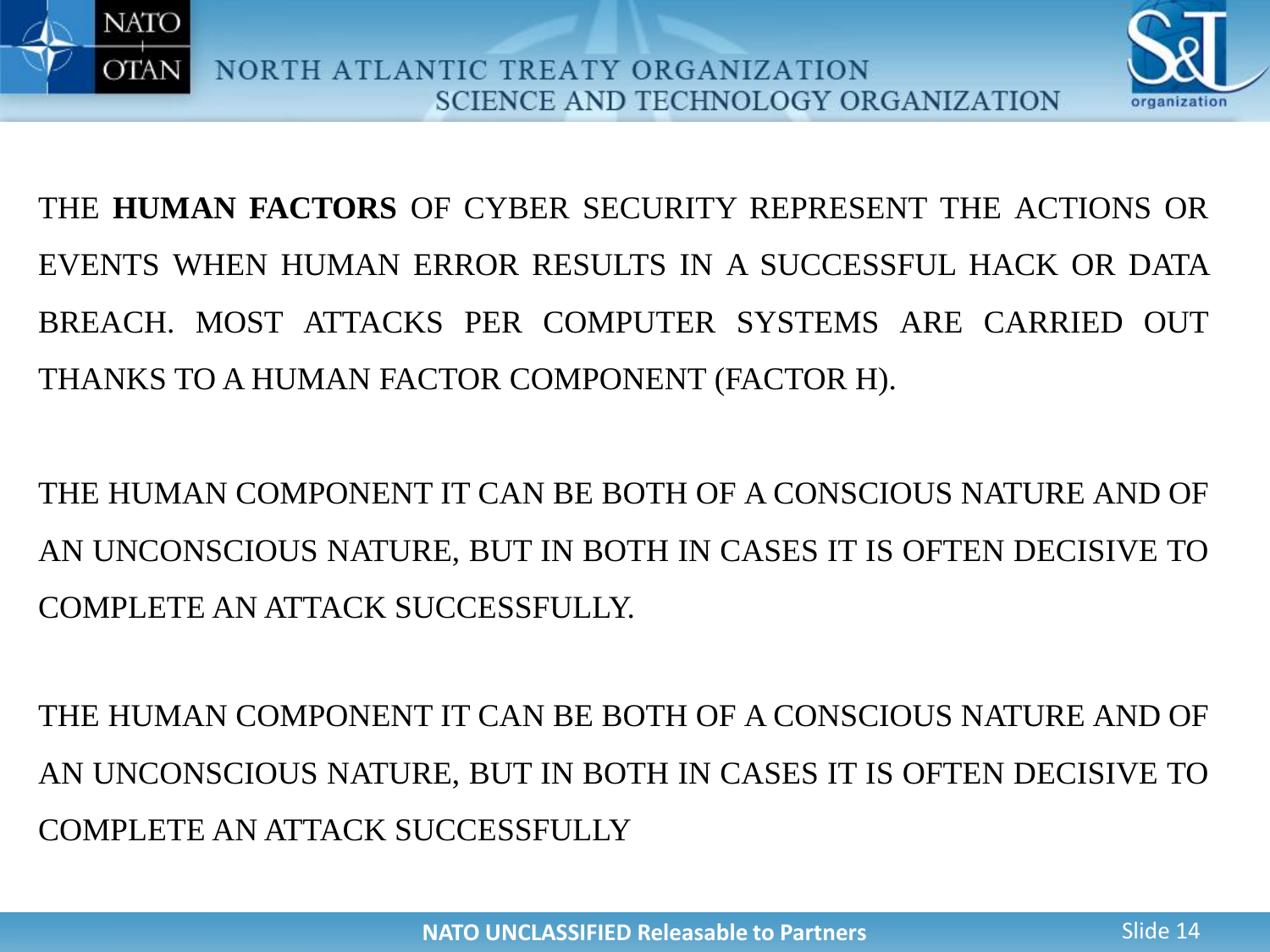



UNLIKE MOST OF COMPUTER CRIME/MISUSE AREAS WHICH ARE CLEAR CUT IN TERMS OF ACTION AND LEGALITIES, COMPUTER HACKING IS MORE DIFFICULT TO DEFINE.

COMPUTER HACKING ALWAYS INVOLVES SOME DEGREE OF INFRINGEMENT ON THE PRIVACY OF OTHERS OR DAMAGE TO COMPUTER-BASED PROPERTY IT IS DEFINED AS THE ACTIVITY OF ILLEGALLY USING A COMPUTER TO ACCESS INFORMATION STORED ON ANOTHER COMPUTER SYSTEM OR TO SPREAD A COMPUTER VIRUS.

HACKING IS NOW MUCH MORE SOPHISTICATED AND HARDER TO DETECT THAN A FEW YEARS AGO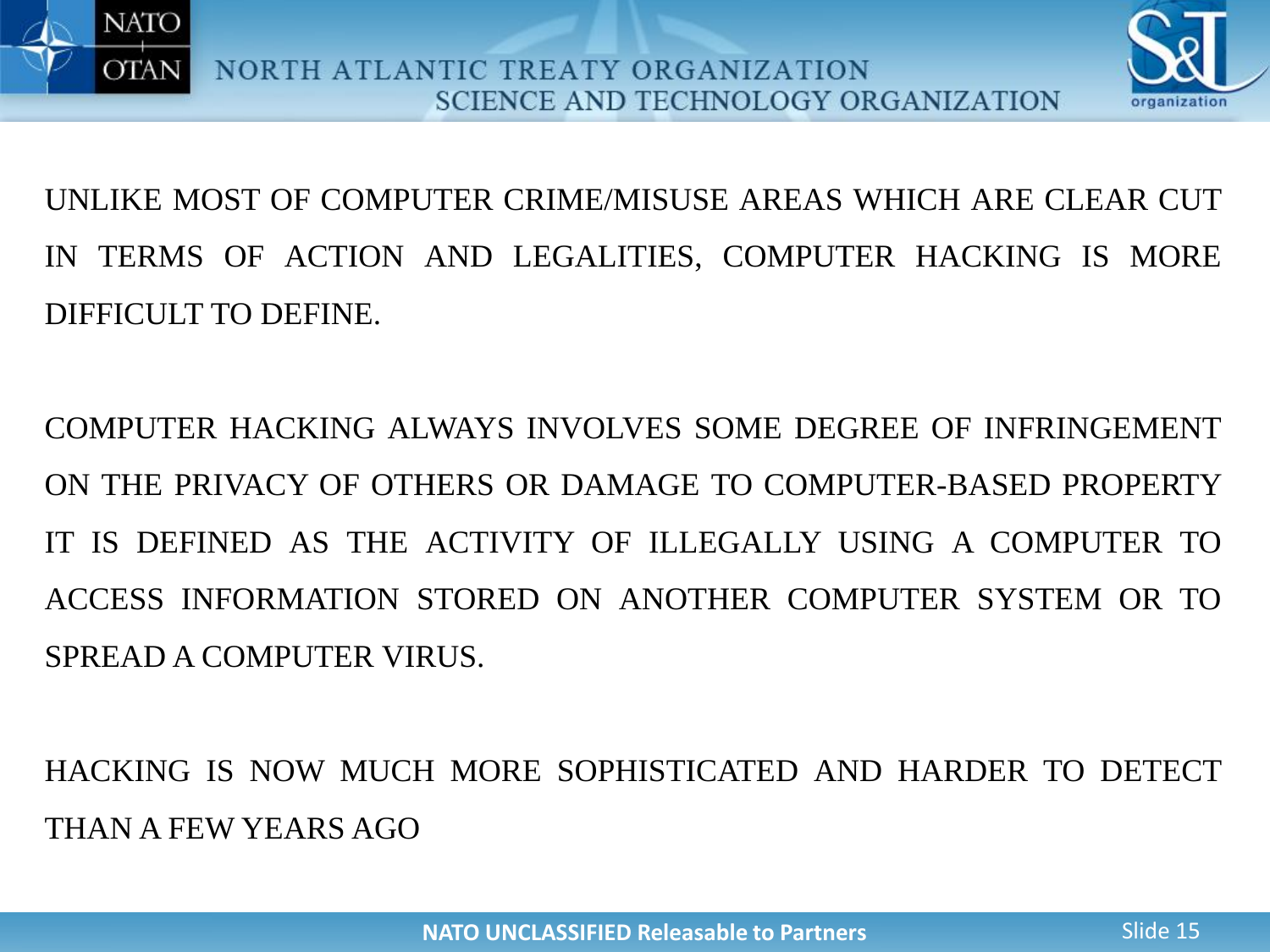



SO WE CAN ASK: WHO IS A HACKER? DO WE KNOW HIS WAY OF THINKING? IT IS HUMAN NOT A COMPUTER !

A RECENT NUIX BLACK REPORT SURVEYED 70 OF THE WORLD'S BEST [PROFESSIONAL](http://www.information-age.com/cyber-security-hackers-perspective-123464671/) HACKERS AND FOUND THAT 88 PERCENT OF HACKERS CAN BREAK INTO THEIR DESIRED SYSTEM AND GET THROUGH CYBER SECURITY DEFENSES IN 12 HOURS OR LESS.

WHEN CYBER SECURITY PROFESSIONALS CAN BETTER UNDERSTAND THE MYSTERIOUS NATURE OF HACKERS AND HOW THEY WORK, THEY MAY BE ABLE TO BETTER PROTECT THEIR OWN SYSTEMS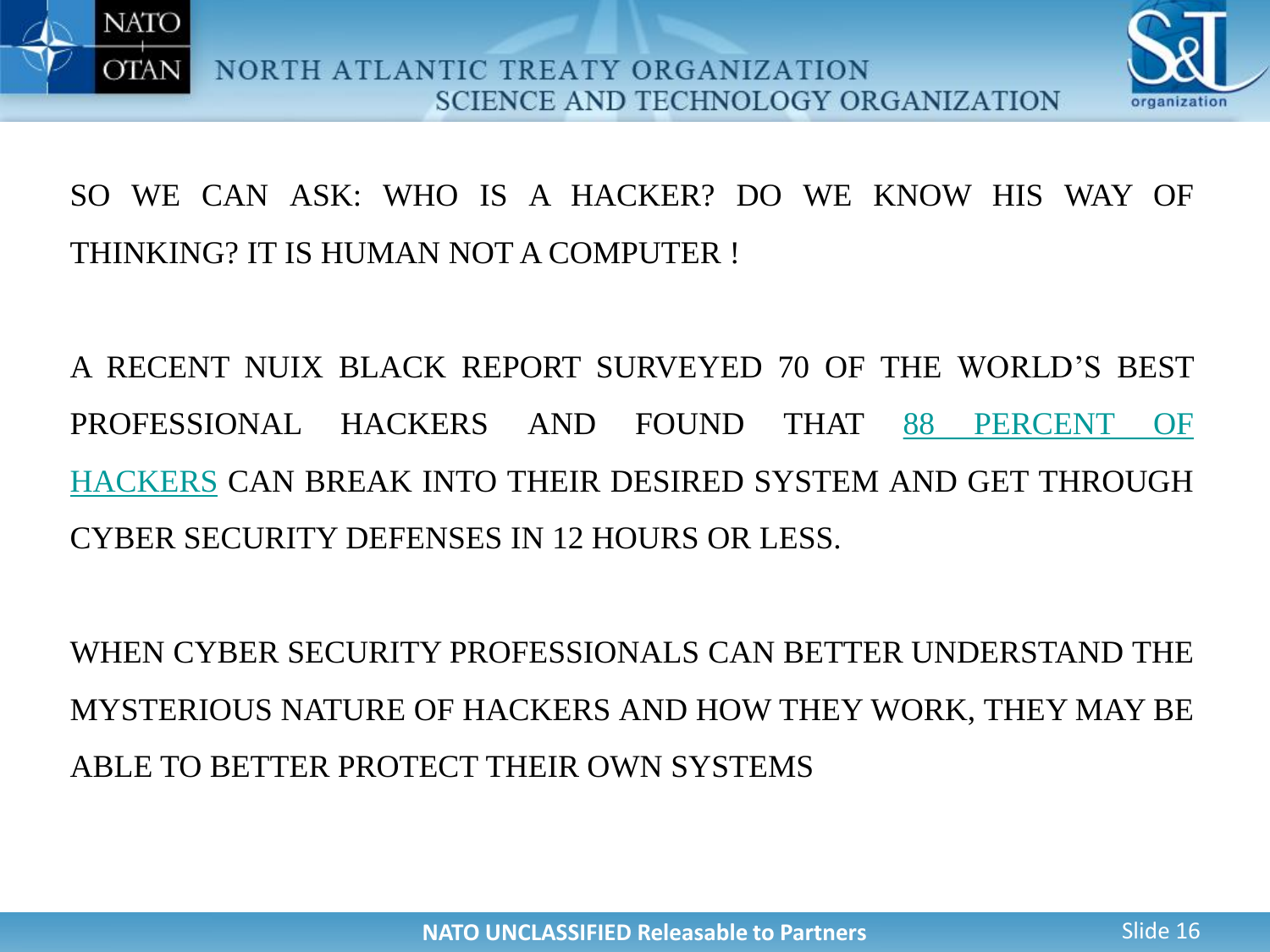



CYBER SECURITY INVOLVES "LEGAL" (ETHICAL ) HACKING TO CATCH A HACKER, ONE HAS TO THINK LIKE A HACKER.

"ETHICAL HACKING" IS THE PRACTICE OF TESTING SOFTWARE OR SYSTEMS TO TRY TO EXPOSE SECURITY FLAWS. IS THE METHOD OF LOCATING WEAKNESS OR POTENTIAL THREATS IN THE SYSTEM AND IMPROVE THE SYSTEM SECURITY TO MINIMIZE THE ACT OF HACKING BY POTENTIAL HACKERS. IT IS ALSO KNOWN AS PENETRATION TESTING, INTRUSION TESTING OR RED TEAMING

SOFTWARE DEVELOPMENT COMPANIES HAVE EMPLOYED HACKERS FOR DECADES TO ENSURE THAT NOBODY CAN BREACH THEIR PRODUCTS.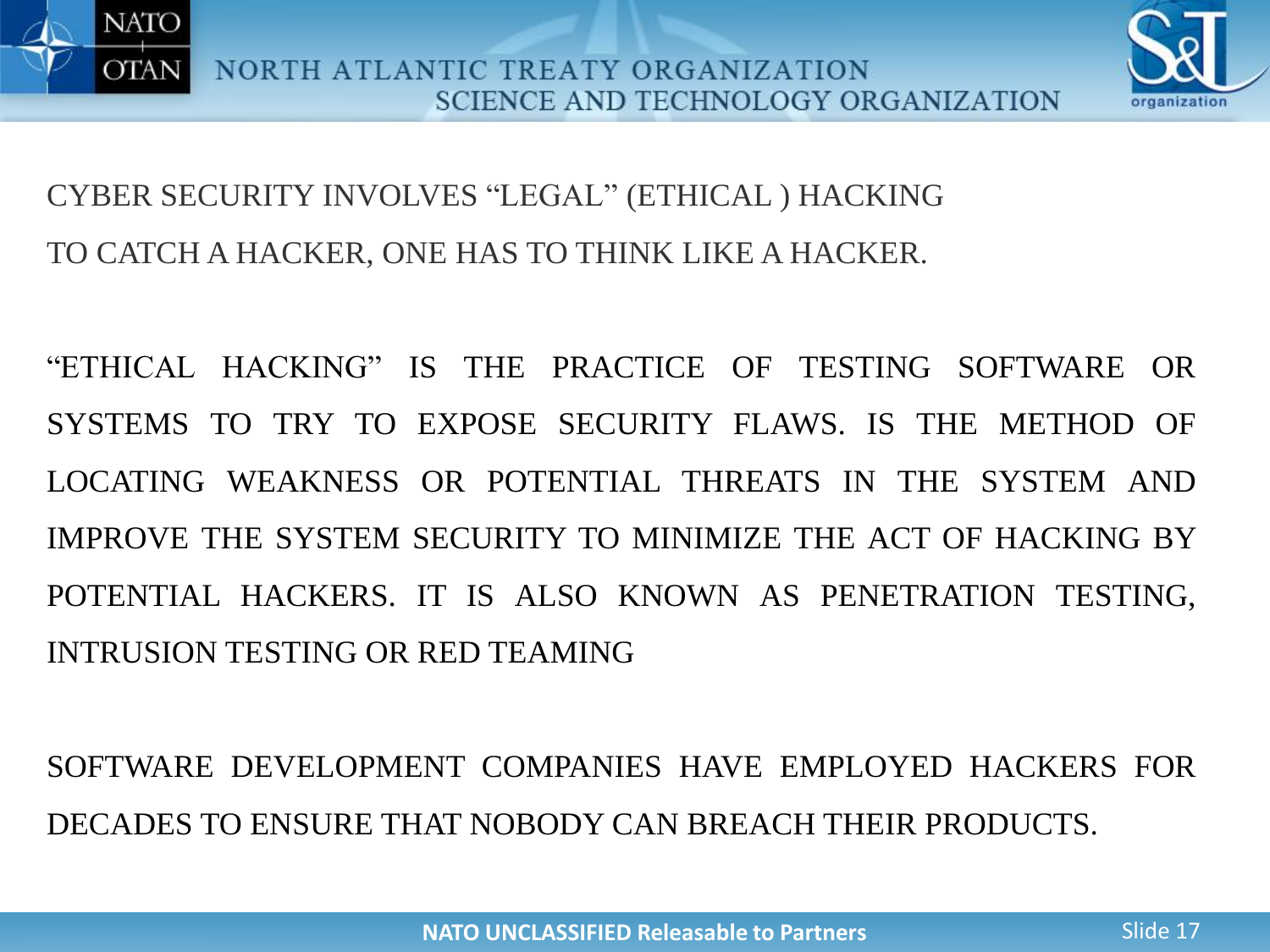



# *"IF YOU KNOW THE ENEMY AND YOURSELF, YOUR VICTORY IS CERTAIN. IF YOU KNOW YOURSELF BUT NOT THE ENEMY, YOUR CHANCES OF WINNING AND LOSING ARE EQUAL. IF YOU KNOW NEITHER THE ENEMY NOR YOURSELF, YOU WILL SUCCUMB IN EVERY BATTLE"*

### *(SUN TZU THE ART OF WAR)*

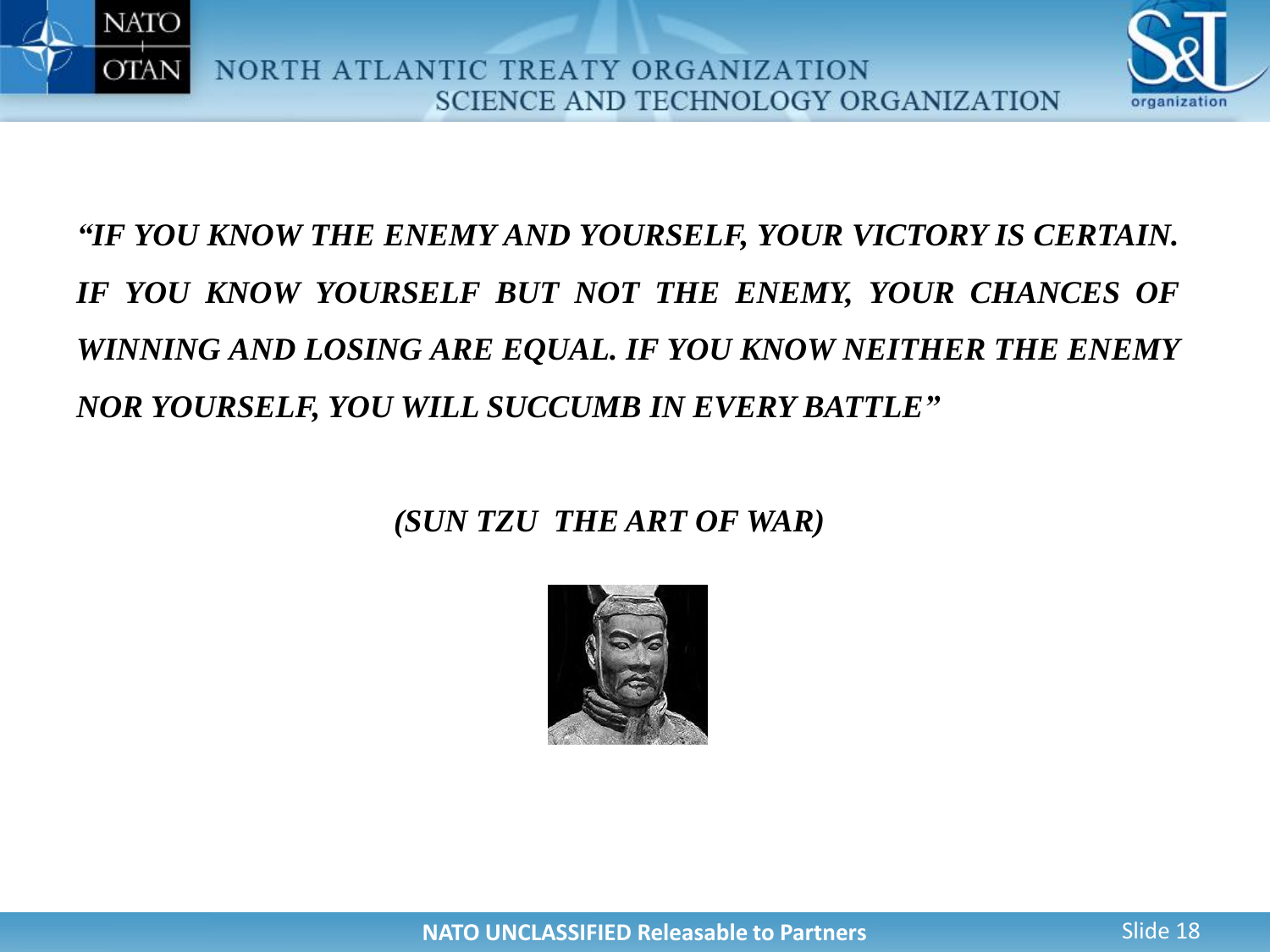



### **ITALIAN JOINT CYBER COMMAND**

IN COMPLIANCE WITH THE DEFENCE WHITE PAPER. DEFENCE HAS CREATED A JOINT CYBER COMMAND CONSISTENTLY WITH THE OBJECTIVES THAT HAVE BEEN DEFINED WITHIN BOTH THE EU AND NATO.

THE JOINT CYBER COMMAND IS ALREADY RUNNING AND WILL BE ACHIEVING FULL OPERATIONAL CAPABILITY IN 2019.

THE FUNDAMENTAL TASK PERTAINING TO THE JOINT CYBER COMMAND IS PROTECTING THE MILITARY SYSTEM FROM CYBER THREATS, WHICH THRIVE ON THE LOGIC, TECHNOLOGICAL, PHYSICAL AND SOCIAL DIMENSIONS.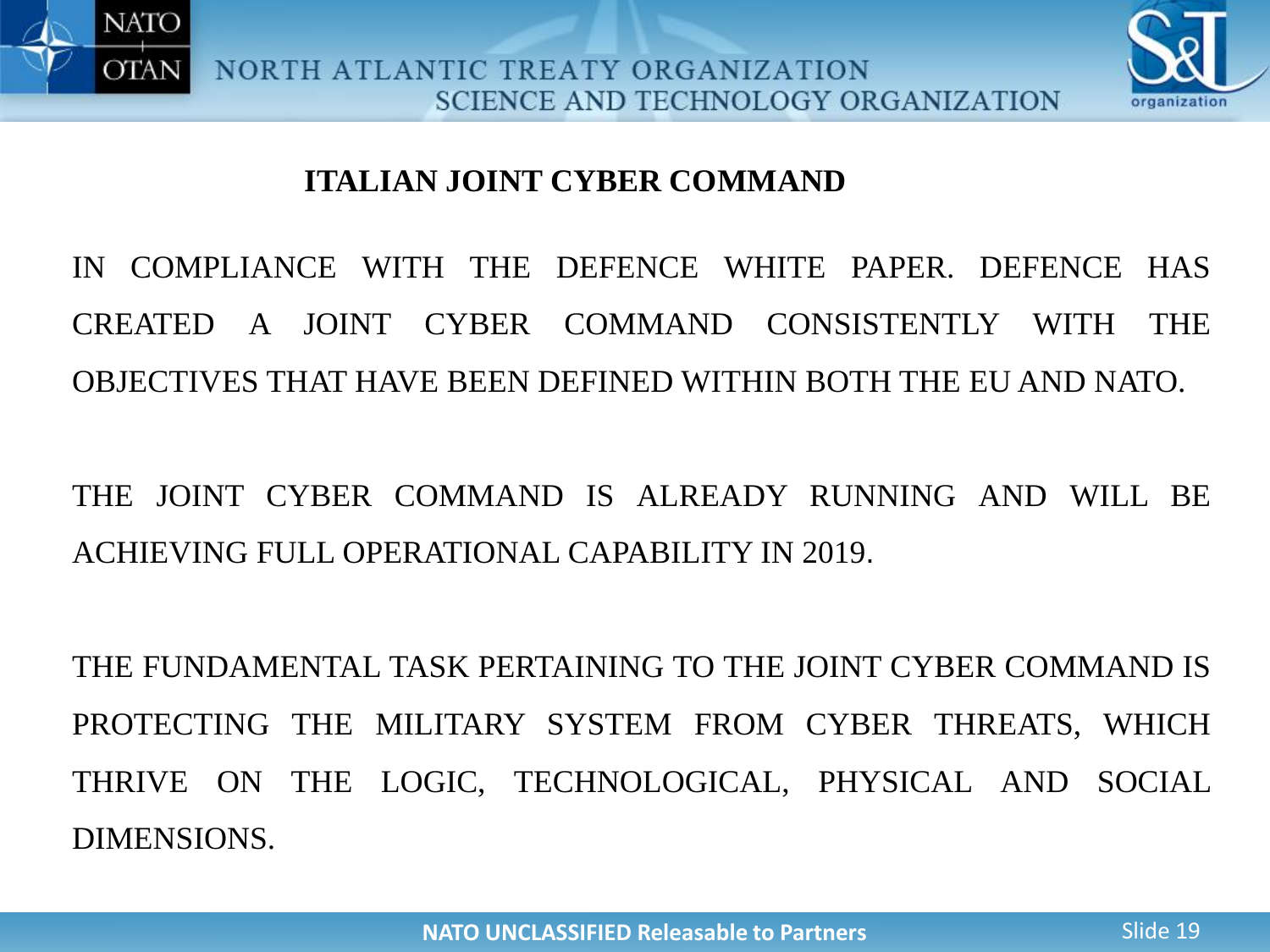



THESE THREATS ARE PERVASIVE THEY HAVE NO BOUNDARIES AND ALMOST NEVER REVEAL THE REAL IDENTITY AND INTENT OF THE ATTACKER.

A DISTINCTION SHOULD BE DRAWN BETWEEN WHAT CONSTITUTES AN ATTACK IN CRIMINAL TERMS AND WHAT IS A REAL MILITARY ATTACK ON THE NATIONAL SYSTEM.

AT PRESENT, THE COMMAND IS STRENGTHENING ITS CYBER SECURITY CAPABILITIES, THE DEFENCE OF ITS OWN NETWORKS, AND THE PROTECTION OF OPERATIONS ESPECIALLY IN THEATRES OF OPERATIONS ABROAD.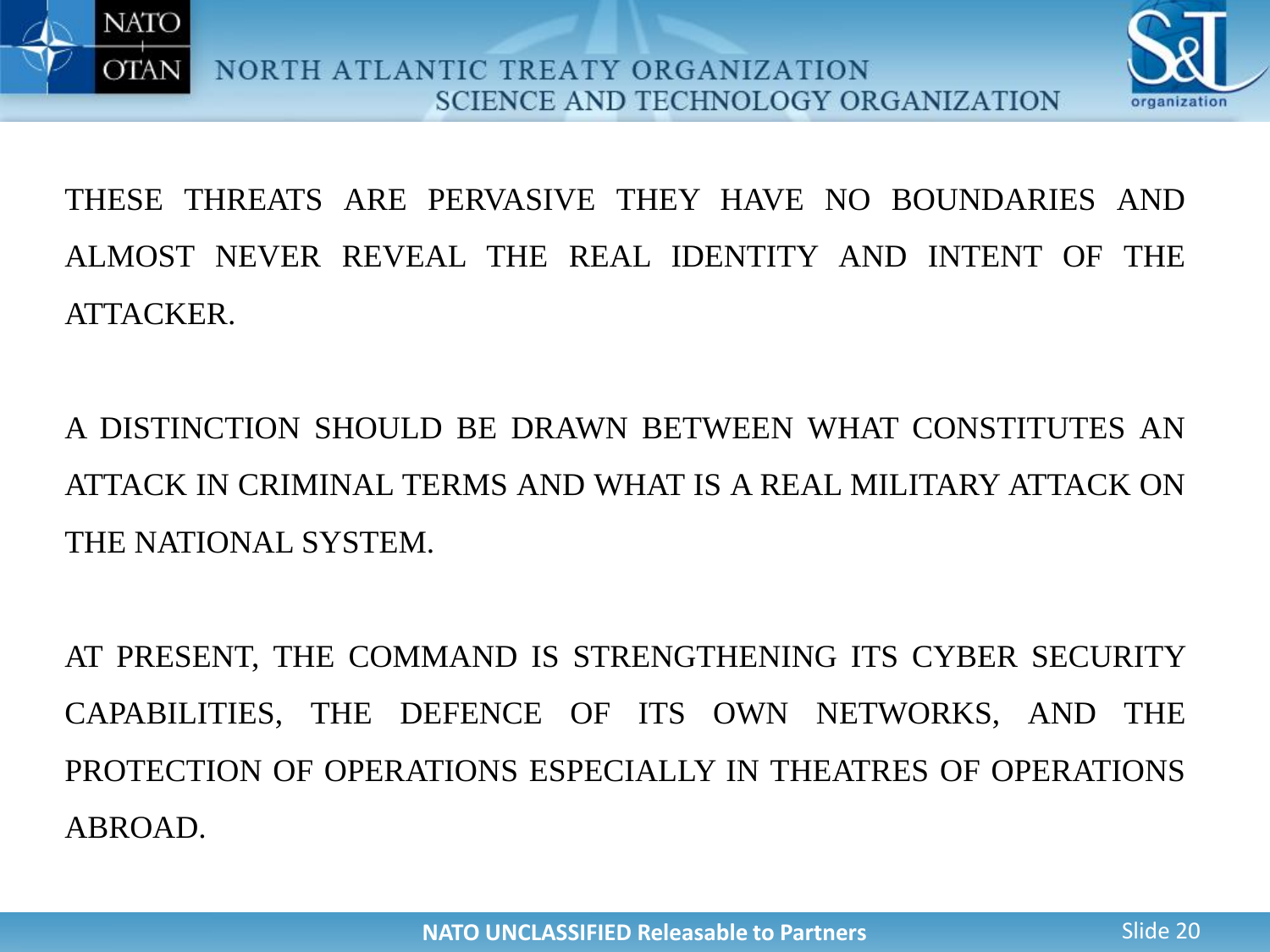



CYBER SECURITY PROVIDES A GREAT OPPORTUNITY FOR NATIONAL INDUSTRY AND FOR UNIVERSITIES, WHICH ARE CALLED UPON TO TAKE CHARGE OF CYBER OPERATORS' ADVANCED TRAINING. THIS SHOULD DESIRABLY BEGIN WITH IT-SPECIALIZED HIGH SCHOOL EDUCATION. DEFENCE WILL HAVE TO RECRUIT CIVILIAN OPERATORS THROUGH SPECIFIC COMPETITIONS.

IS IN PROGRESS THE CREATION OF A TRAINING ORGANIZATION WITHIN THE ITALIAN ARMED FORCES SCHOOL OF TELECOMMUNICATIONS IN CHIAVARI, WHERE VIRTUAL FIRING RANGES WILL BE ESTABLISHED WITH CYBER OPERATIONS TRAINING PURPOSES.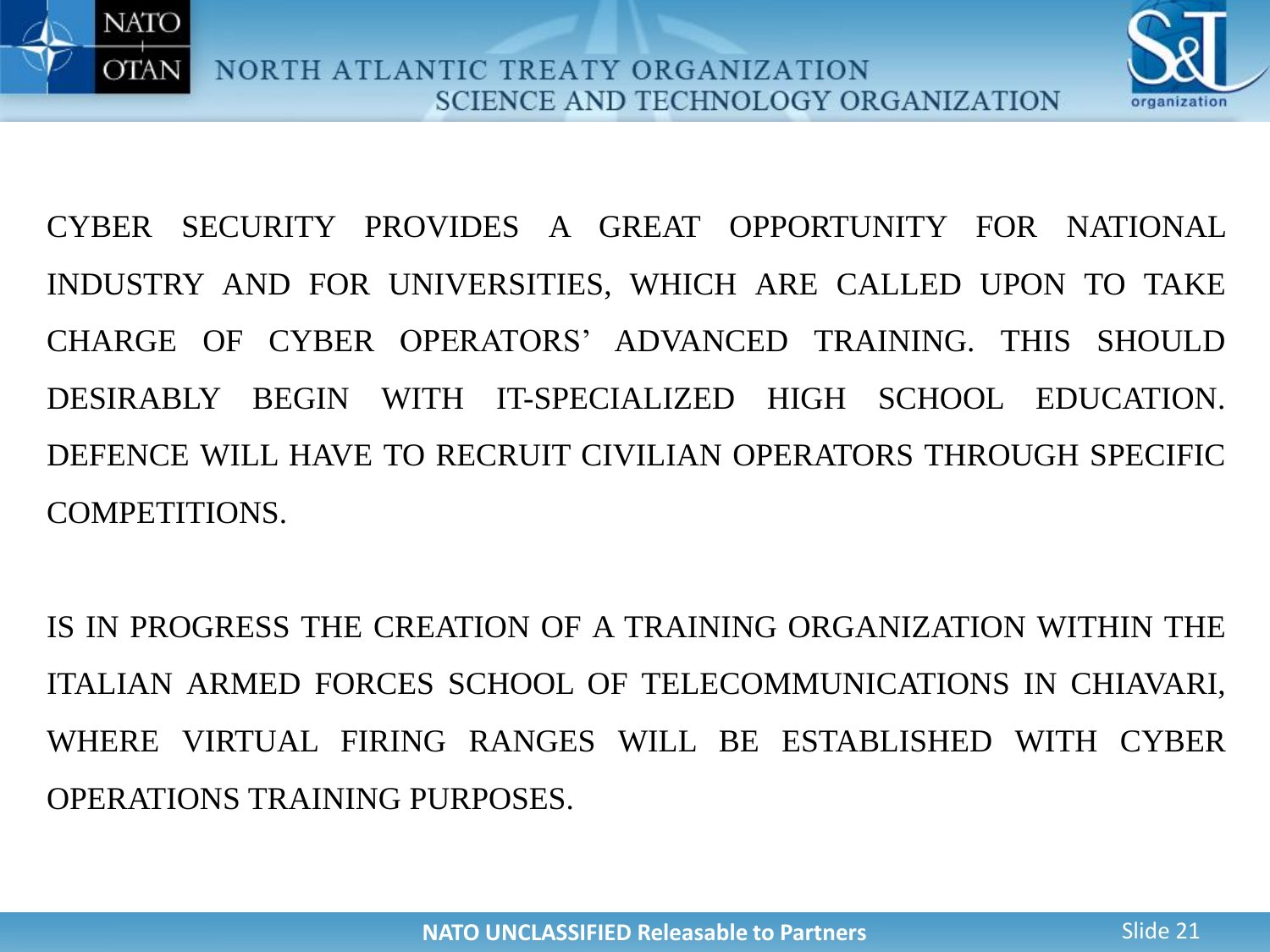



REGARDING THE HUMAN FACTOR, MORE THAN 70% OF THE OVERALL CAPABILITY OF ANY CYBER ENVIRONMENT IS SUPPOSED TO DEPEND ON HUMAN SKILLS.

OPERATORS SHOULD BE CAREFULLY SELECTED AND TRAINED, ALSO THROUGH THE SUPPORT OF ACADEMIA AND RESEARCH, AS WELL AS OTHER ORGANIZATIONS WITHIN THE NATIONAL INDUSTRY.

*AVAILABLE TECHNOLOGIES BEING EQUAL, THE HUMAN FACTOR WILL ALWAYS MAKE THE DIFFERENCE.*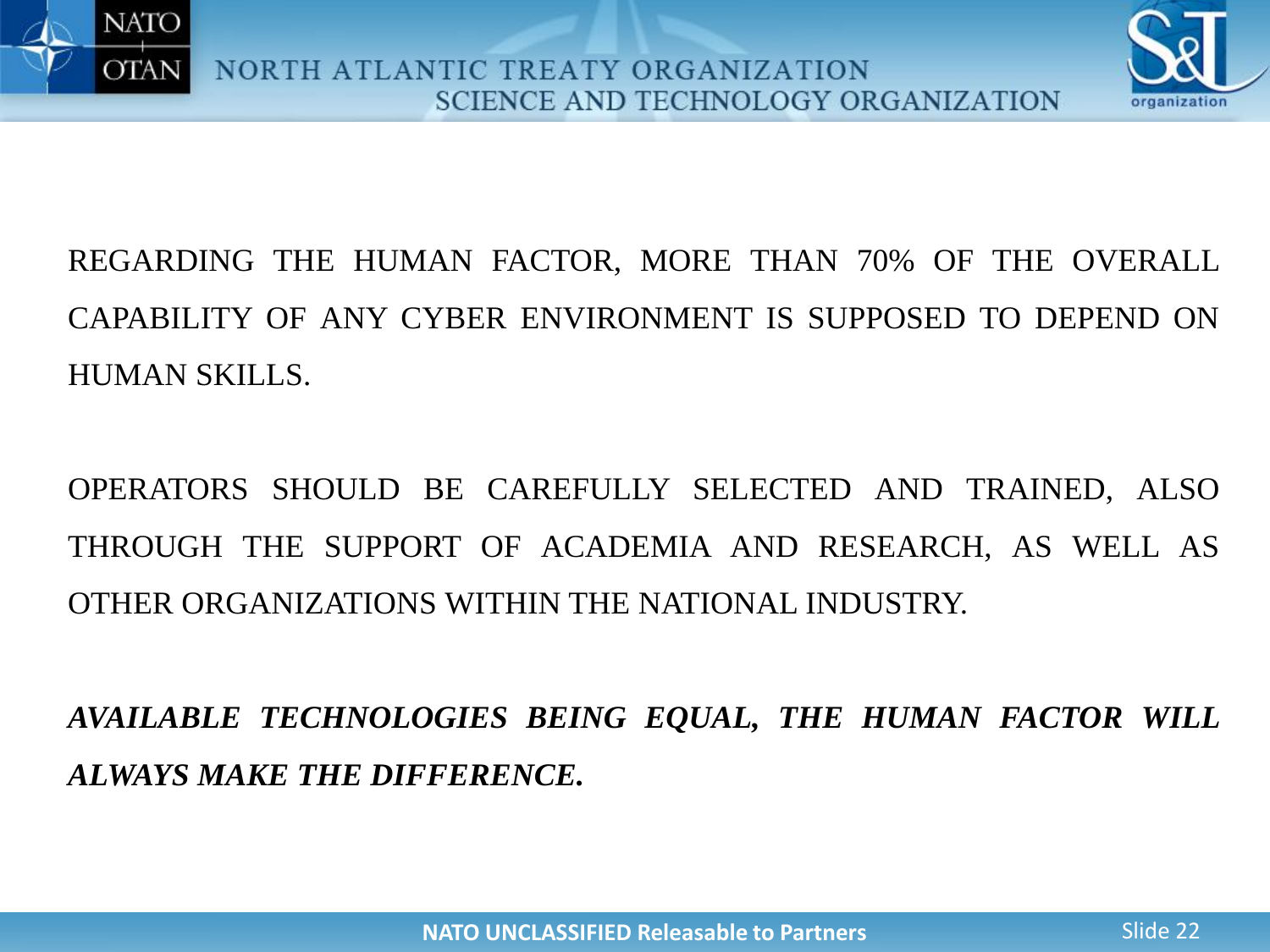



# **EXPERTISE DEVELOPMENT**

DEVELOP AND MAINTAIN EXPERTISE IN ALL MATTERS RELATING TO CYBER DEFENCE. MAINTAIN EXPERTISE TO PROVIDE DIRECTION AND GUIDANCE TO THE NATO CIVIL AND MILITARY BODIES ON CYBER DEFENCE CAPABILITIES, IMPLEMENTATIONS AND PROCEDURES.

ENSURE COLLABORATION WITH AND UPDATES TO RELEVANT NATO BODIES ON ISSUES SUCH AS INTELLIGENCE, COUNTER TERRORISM, COMMUNICATION AND INFORMATION SYSTEMS (CIS)